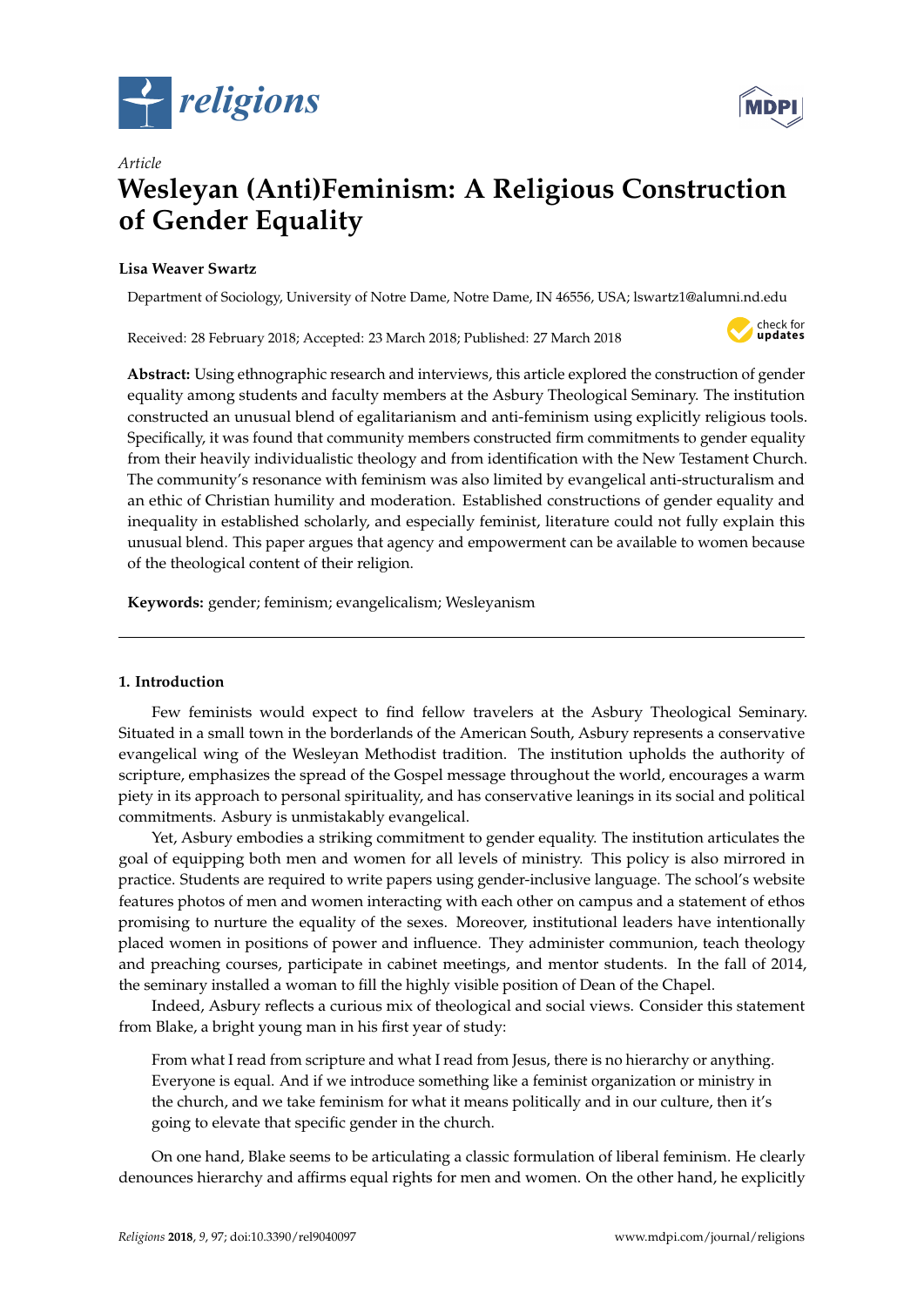rejects the feminist movement, which he sees as elevating women at men's expense. This convergence of sentiments sounds strange—even inconsistent—to those who assume contemporary categories.

To explore this apparent paradox of anti-feminism and egalitarianism, data were collected during the 2013–14 academic year from ethnographic research and interviews with students and faculty members at the seminary. The ethnographic data were drawn from observations in classrooms, chapel services, and public spaces. The interview sample included 33 students (19 men and 14 women) as well as five faculty and administrators. The primary student sample was obtained through random sampling of all full-time residential students enrolled in ministerial or theological training programs. The sample was limited to American citizens who were in either their first or third years of study and were under the age of 50. In addition to this primary sample, an oversample of women obtained through convenience rather than random sampling procedures was included in order to incorporate the voices and experiences of women in a variety of departments and programs. Faculty or administrators included in the sample were identified by either students or other faculty as having some interest or stake in the school's perspective on gender. Drawing from Dorothy Smith's "institutional ethnography" approach, the inquiry began with the voices and experiences of the students, prioritizing the actors themselves, and the cultural tools they used to interpret the gendered realities of their community [\(Smith](#page-9-0) [1987;](#page-9-0) [Swidler](#page-10-0) [1986\)](#page-10-0). In keeping with Smith's approach, I explored the ways in which student experience interacted with the structure of organization and power within the institution.

Feminist ideas about the sources of women's empowerment have varied widely. Some have called for attention to deep-seated cultural beliefs [\(Ridgeway](#page-9-1) [2011\)](#page-9-1) or to the relational interactions where these beliefs play out [\(Ridgeway and Correll](#page-9-2) [2004;](#page-9-2) [Deutsch](#page-9-3) [2007\)](#page-9-3). Others have situated gender in terms of broad social [\(Risman](#page-9-4) [2004\)](#page-9-4) or economic [\(Hartman](#page-9-5) [1981\)](#page-9-5) structures. Still, others have called for the deconstruction of the structural categories of gender itself [\(Lorber](#page-9-6) [1993;](#page-9-6) [Rubin](#page-9-7) [1975\)](#page-9-7). Despite this variation, the most well-developed body of scholarly literature that explores women's empowerment has tended either to ignore religion or to situate it as a source of oppression. Smith's feminist methodological approach, however, requires attention to women's everyday experiences. For religious women, these everyday experiences—whether empowering or disempowering—are profoundly *religious*.

To be sure, the relationship between religion and women's empowerment is complicated. Literature reflecting what some call the "postsecular turn" in feminist scholarship has revealed the complexity of women's lives within conservative religious communities [\(Bradotti](#page-9-8) [2008\)](#page-9-8). These women often experience a messy combination of oppression and opportunities for agency and empowerment. The very real empowerment that this literature revealed, however, is most often narrated as tangential to official doctrine and practice. It is often situated in the private, domestic realm [\(Orsi](#page-9-9) [1985;](#page-9-9) [Burdick](#page-9-10) [1996\)](#page-9-10) or otherwise as external to official public ecclesiastical structures [\(Griffith](#page-9-11) [1997;](#page-9-11) [Nason-Clark](#page-9-12) [1997\)](#page-9-12). Scholarship examining American evangelicalism in particular has tended to regard women's empowerment as a cultural adaptation rather than as a religious impulse [\(Gallagher](#page-9-13) [2003;](#page-9-13) [Wilcox](#page-10-1) [2004\)](#page-10-1). Across this body of literature, religion most often appears as a confining, disempowering force even as it tangentially offers tools for agency and liberation.

However, religion is not always best understood as a source of oppression. [Martin](#page-9-14) [\(2001\)](#page-9-14) points out the oversights that can result from unnecessarily limited ideological constructions. She explores the consequences of feminist sociology's failure to identify the widespread women's empowerment that Pentecostal Christianity brought to Latin America. This omission from feminist dialogue obscures important connections between religious and feminist movements, connections that could be used to facilitate more robust explorations of women's empowerment.

Like Latin American Pentecostalism, Asbury's egalitarianism defies feminist categories. Liberal feminism problematized gender difference and worked to minimize the differences between men and women. Nevertheless, Asbury remains firmly committed to the notion of essential and important differences between men and women. Radical feminists have argued that the problem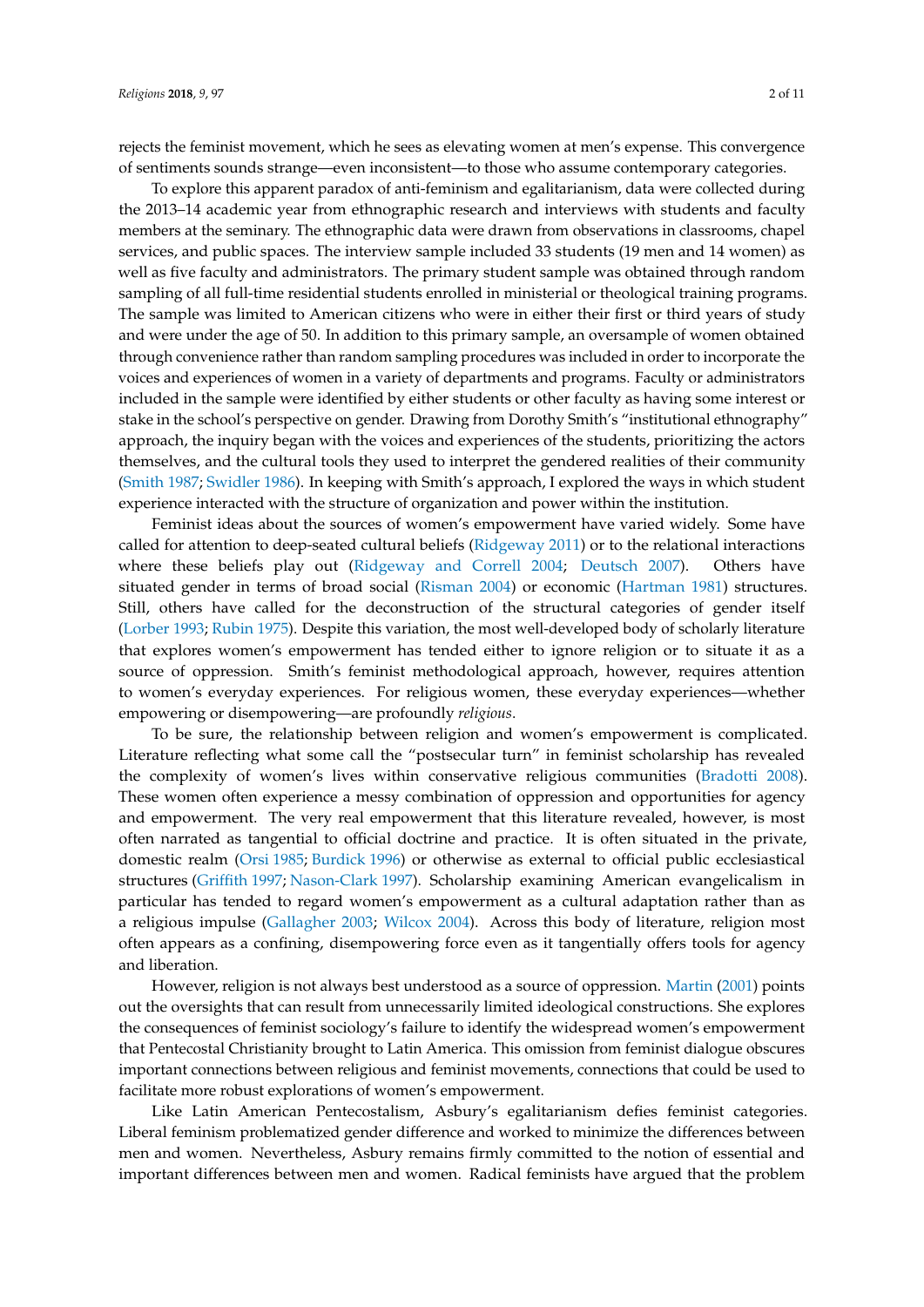was not difference, but patriarchy. However, Asbury struggles to identify structural realities, let alone critique them, as the second part of this article will demonstrate. In short, established feminist narratives cannot fully explain Asbury's blend of anti-feminism and egalitarianism.

Given its public commitment to egalitarianism, Asbury also stands apart from the narrative of many conservative religious communities. The dominant gender impulse of the community is to empower and equip women to serve in all offices and capacities alongside men. I observed very intentional efforts toward gender equality in chapel services, classrooms, and the public rhythms of everyday campus life. Women at Asbury expect to find agency not only in private, domestic realms, but in the very public sphere of church leadership and structure. And yet, as I spoke with community members in interviews, I realized that they understood these efforts not in terms of cultural or political commitments, but rather as religious imperatives which simultaneously alienated them from feminist identity and rhetoric. I argue, then, that Asbury constructs this unusual blend of egalitarianism and anti-feminism with explicitly religious tools. Specifically, I found that women's empowerment was derived from heavily individualistic theology and identification with the New Testament Church. The community's resonance with feminism was also limited by evangelical anti-structuralism and an ethic of Christian humility and moderation.

## **2. Religious Egalitarianism**

Women come to Asbury hoping to find relational and institutional support for their ambitions to become pastors, administrators, and even bishops. Within the student body of roughly 1600 students, approximately 35% are women. Some of these women come from religious contexts that, like Asbury, prioritize gender equality in church leadership structures. Others come out of more conservative evangelical traditions where religious leadership is strictly a male domain. In both cases, women are acutely aware that Asbury's egalitarian stance separates it from other evangelical groups. The empowerment available to them is a visible part of the community's public mission. It is articulated in statements of ethos, taught in classrooms, and embodied every time one of the institution's female faculty members preaches a sermon, officiates communion, and makes an administrative decision. This egalitarianism is derived from biblically based notions of individual value, theological resonance with the New Testament Church, and historic Wesleyan social optimism.

# *2.1. Theological Individualism*

Asbury students voice their conviction for egalitarianism most eagerly using biblical rationale. Like most evangelicals, these students take the biblical texts very seriously. They especially prioritize the Great Commission, which is the call given to all believers in the Gospel of Matthew, to spread their faith throughout the world. This emphasis shows up in a clear and visible commitment to international mission and to the global church. In order to accomplish the goal of spreading the gospel throughout the world, Wesleyans, both historical and contemporary, feel obligated to marshal every resource at their disposal including their sisters and daughters.

Students also trace their support of gender equality back to the Genesis creation account. According to this passage, women, like men, were created in God's own image. Individuals' possession of this image, the *imago Dei*, is the basis for a strikingly individualistic theology. One student, Paul, explained that a woman must not be denied leadership positions simply because she is a woman. She should be given the same rights and opportunities as a man simply because she is human and, therefore, made in God's image.

When we do things where we judge based on gender or social or racial issues, we're devaluing something about the way a person is made—and that person is made in the image of God.

This conviction is as practical as it is theological. I asked interviewees if women and men should assume different roles in the Church. Like most of his fellow students, Ethan answered immediately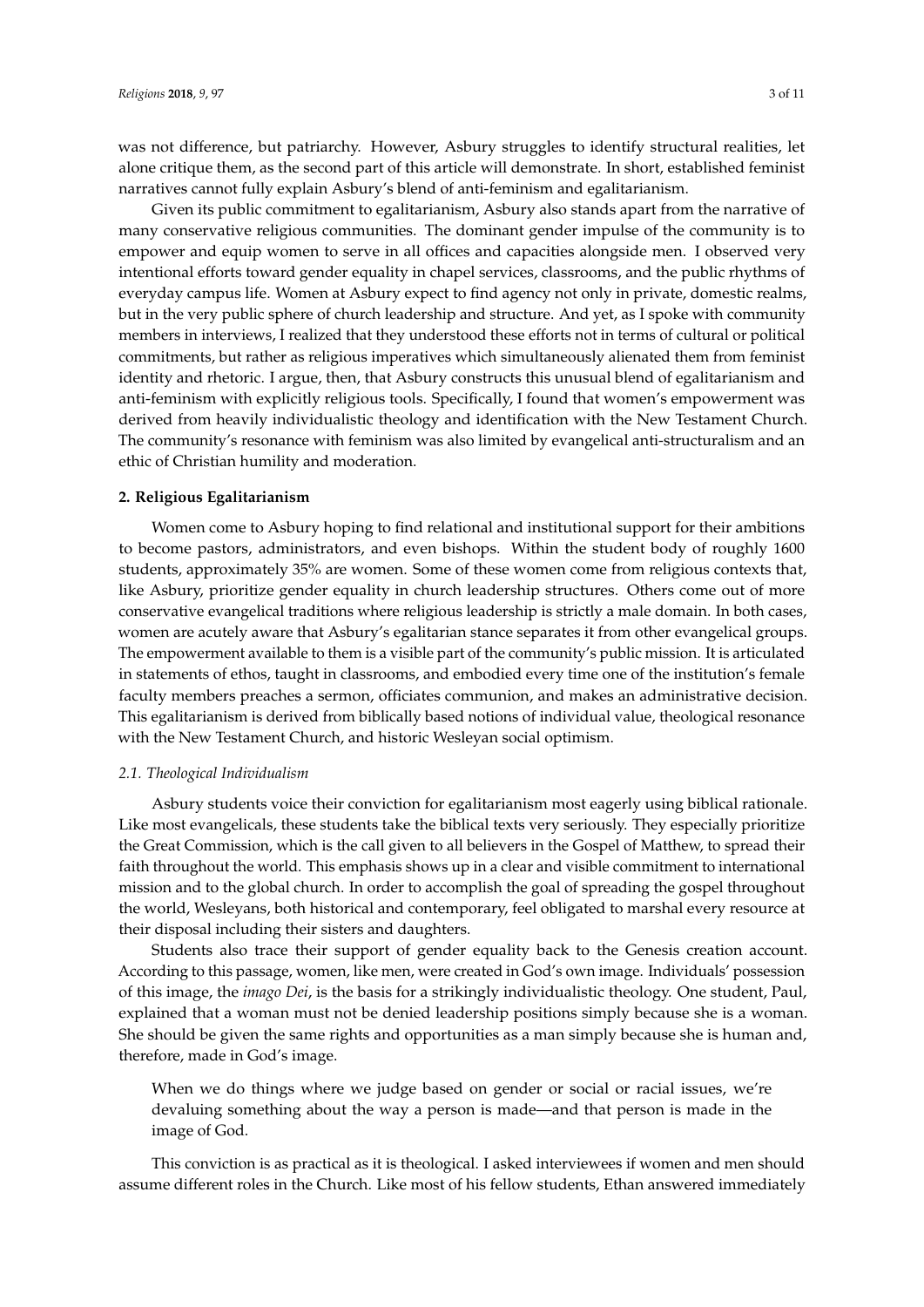with a firm, "No." When I pressed with the question, "Not at all?" he shook his head. "However God has gifted you," he said, "is where you should be led and where you should serve." Asbury's most heartfelt and robust rhetoric in favor of gender equality contends that decisions about who should lead do not lie in the hands of men and women or organizational authorities. They belong to the Holy Spirit. Just as every human being shares in the *imago Dei* and is offered the gifts of salvation and discipleship in Jesus, every believer—male and female alike—has unfettered access to the Holy Spirit who equips them with gifts and abilities. Belief in this Holy Spirit and its work in individual lives has been an important component in the historical elevation of individual women to positions of church leadership. It framed the actions of the black Baptist women in the late nineteenth and early twentieth centuries [\(Butler](#page-9-15) [2007\)](#page-9-15) and emboldened holiness women preachers during the same era [\(Stanley](#page-10-2) [2002\)](#page-10-2). The calling of the Holy Spirit is likewise paramount for Wesleyans at Asbury.

This Spirit, students believe, continues to take residence within the people of God, entreating each Christian to holiness and instilling within them gifts for preaching, teaching, and leadership. As John, an eager first-year student argues, its authority is not to be questioned:

I think that Scripture affirms that both men and women can be pastors, in all capacities, depending upon their gifts and their graces. And if a woman has truly experienced a call to ministry, and you have seen fruit in their life that they have the gift to preach, or the gift to lead others or disciple, etc. Then who am I to say no to them?

Paul articulates similar sentiments, again emphasizing the work of the Spirit in the lives of individuals:

Any ministerial or pastoral role, anything within the Church, which a person is gifted to do, they should be able to do that. Regardless of gender. So, if a woman is clearly gifted with preaching and they feel called to preach, then why should gender matter? If they're clearly effective in winning people for Christ as an evangelist, why should we hamper what the Spirit has done in that person's life? Because it not only hampers the work of God—it hinders the work of the Spirit in the world—but it also is devaluing to that person. It's just wrong.

As Paul suggests, this emphasis on the Holy Spirit expands gender equality beyond a theological truth into a moral imperative. It is *wrong* to hinder the Spirit's work. In fact, even the few students I met who questioned Asbury's egalitarian stance spoke with respect and admiration of the women who teach and lead within the seminary community. Their ministries are evidence of the Spirit, and the Spirit is not to be questioned.

# *2.2. New Testament Identity*

Asbury prioritizes not only the Holy Spirit itself, but also the historic community that first received this Spirit. Students revere the story of the burgeoning New Testament church as if it were their own family history. In many ways, it is. Contemporary Wesleyans view the churches of the New Testament as their spiritual ancestors who, like themselves, navigated real-world problems with the help of the Holy Spirit. Asbury students pay careful attention to every detail of the pages of their New Testaments. As the Apostle Paul gently guided the young congregations in Ephesus, Corinth, and Rome through internal strife and difficult cultural questions, students eagerly eavesdrop on their correspondence. They believe that the principles contained in these letters apply to twenty-first century Kentucky as much as they did to first-century Rome. So, when Paul wrote to the church in Galatia that there is no longer "male and female; for all of you are one in Christ Jesus," they take note.

Students eagerly retold the stories they learned in their New Testament classrooms. Women like Priscilla, Junia, and Phoebe, they said excitedly, aided the growth of the infant church in ways that were liberating for their times. Paul and other New Testament leaders, they implied, recognized the empowerment of the Holy Spirit in these women and accordingly placed them in positions of authority for the sake of "the Kingdom." It is this same Kingdom that Asbury students pursue. It connects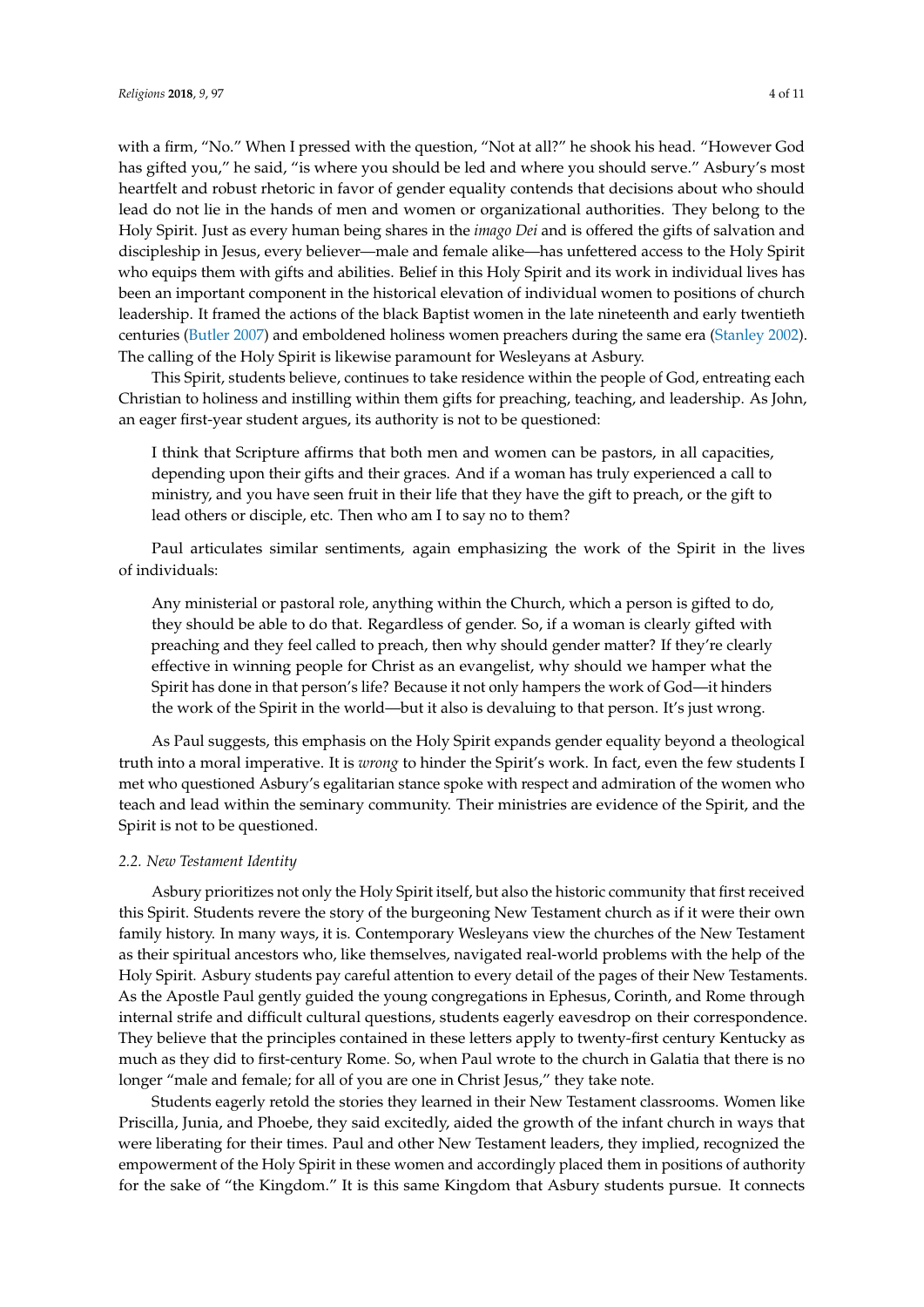the seminary community in a theological and historical sense with the New Testament churches of Ephesus, Corinth, and Rome. In framing their identities in terms of continuity with the New Testament Church, these contemporary actors heighten the salience of New Testament texts—and their elevation of women—to their everyday lives.

Students also take careful note of New Testament language that appears to prohibit women from church leadership. Many brought up passages from Paul's epistles in their interviews, eager to illustrate that proper exegesis reveals the apostle to be not a misogynist, but a great advocate for women. I asked Josh, a third-year Ph.D. student who had just articulated a detailed and impassioned defense for women in church leadership, how he understood the verses that seemed to preclude this practice. He smiled comfortably, clearly enjoying himself. "Context, context, context," he said slowly, leaning back in his chair for emphasis. "All of Paul's letters are *occasional* letters." For Josh and his colleagues, "context" is more than a word. It is a mantra. Far more than a reflection of internal cognition, it is, as [Wuthnow](#page-10-3) [\(2011\)](#page-10-3) suggests, a tool used to make sense of the worldHoch. In utilizing this particular tool, Josh is actively doing cultural and theological work, framing the words of the Bible in a particular way and comparing that time and place with his own. This process would be impossible without context as a discursive tool.

These theological commitments cannot be understood in isolation. Wesleyans are optimistic and pragmatic people. Historically, they have prioritized orthopraxy (right living) alongside orthodoxy (right belief). This emphasis on orthopraxy is evidenced by a long history of involvement in women's suffrage, poverty programs, the civil rights movement, and the development of substance abuse recovery programs. In fact, Wesleyan Methodism factored heavily in the motivations and organization of the women's rights crusades of the nineteenth century. Contemporary students and faculty continue to believe that the good news of the gospel in the hands of the faithful will bring about positive social change. They see their sisters as well as their brothers as valuable assets to the Church's mission in the world and see no reason to limit the role any individual plays beyond the calling of the Holy Spirit.

Like liberal feminism, then, Asbury concentrates its attentions on the equality of women and men. Furthermore, like liberal feminism, the community's approach to this goal focuses heavily on the public (in this case, churchly) realm. The two groups even share the language of equality. When asked specifically about their feelings toward feminism, in fact, some students articulated a degree of support. A few mentioned women's right to vote, for example, as a positive contribution from the movement. Indeed, the commitments of these students seemed strongly congruent with feminism.

#### **3. Anti-Feminism**

Positive comments about feminism, however, were nearly always followed by quick and emphatic qualifications. In fact, most students expressed suspicion, even overt hostility, to feminism in its various forms. Like the community's egalitarianism, Asbury's anti-feminist sentiment is clearly constructed from religious tools. First, the very same religious individualism that animates Asbury's egalitarianism also drives a pervasive anti-structuralism that alienates students from feminism's emphasis on women as a collective rather than simply as individuals. Second, Asbury's emphasis on the Christian ethics of humility and moderation renders feminist language and activism as inappropriately selfish. Finally, community members worried that feminism would distract from their religious mission, even as they emphasized gender equality as a part of this mission. Ironically, students often articulated these objections in their arguments *for* the empowerment of women. They rejected feminist tools as a threat to their own construction of gender equality.

#### *3.1. Anti-Structuralism*

Asbury's Christian individualism balances strong anti-structural sentiment. Just as white evangelicals have often preferred to be "colorblind," that is, leaving structures of racial inequality unexamined in favor of individualistic, relational solutions to racism, Asbury prefers its egalitarianism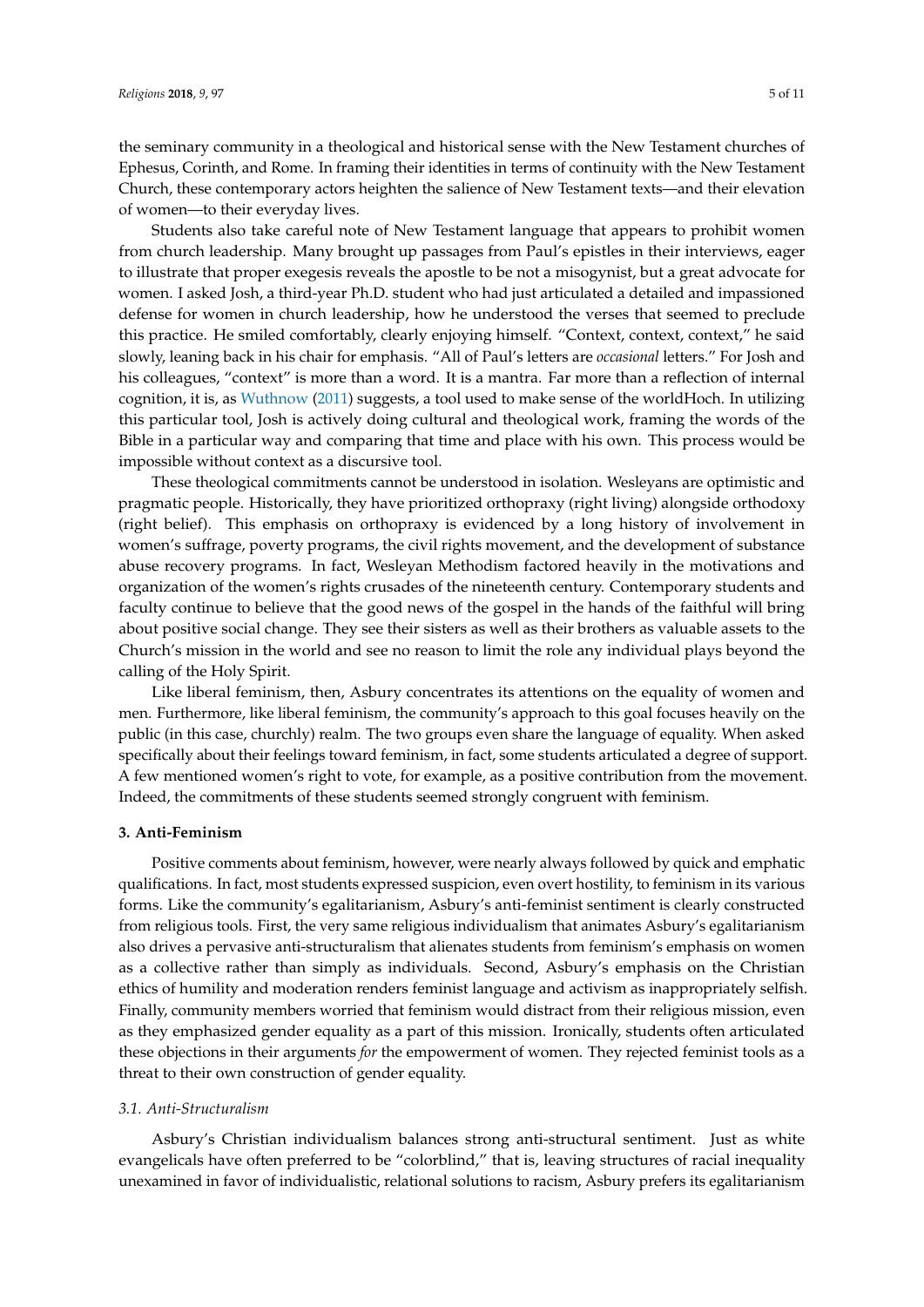to be gender-blind [\(Emerson and Smith](#page-9-16) [2001\)](#page-9-16). It wishes to empower individual women without reckoning with the structural realities that disempower women as a group. Not surprisingly, Asbury's American student population (from which the interview sample was drawn) remains not only heavily male, but also overwhelmingly white. A first-year student named Pete expressed both individualism and anti-structuralism, applying them to both race and gender. He demonstrates the difficulty that Asbury students have in identifying the structural inequalities that disadvantage groups as well as individuals:

There are so many limitations, now, to keep me from doing a lot of things. I love all the scholarships that are out there for people who are minorities, but I get annoyed when you have to be a minority to even get a scholarship. And there are a lot of minorities who get into a lot of the programs and schools that I'm probably smarter than, and I get upset with things like that. You're giving them preference just because of their skin color. Why can't we be just be color blind? Why can't we be gender blind? I wish everything was done blind ... it's a community of believers, it is not men over children, it is not men over women. It is a community of believers all on a journey toward salvation.

Like Pete, Chad cannot conceive of a feminism that advocates for a particular group (women) without working against those who fall outside that group (men). Chad worries that this kind of activism might damage the gender-blind equality he and his colleagues are so committed to.

Maybe (in feminism) there was an overcompensation for feeling unequal . . . that could really damage the idea that there is a place for women in the kingdom and it's very much equal to that of men . . . I'm just afraid that feminism may, you know, push the idea that women are somehow better than men or that men have been better for too long. I just think it can get messy . . . It might work against the actual, you know, equality.

Another student, Hannah, illustrates the discomfort students feel with structural activism and how easily they revert to individualistic approaches:

What I'm scared of is people taking it way far and being very militant. You know, "we have to make sure on all bases that women are completely included no matter what." I want women to be included, but I don't know . . . To tell a little girl who's four years old, you know, whatever God calls you to, whatever God has gifted you to, I want you to be able to fulfill that—and that's not just as a wife and mother but that's as a human being, as a woman. I would call that godly feminism ... but going to an extreme of, 'We wanna make sure men are in their place' . . . I feel like it becomes exploitative again. That's where I feel that it becomes too much.

The underlying individualistic assumptions behind this might be rooted in theological understandings, but they also color the ways that students engage the contemporary world. I asked students several questions about "feminism". Many of them, however, framed their answers in terms not of feminism as a movement, but in terms of "feminists" as individual people. They did not know much about feminism as a movement, but they knew what they disliked about feminists.

This reluctance to work with structural categories is, to be sure, a serious limitation for Asbury's egalitarianism. However, just because the community's egalitarianism is limited, it does not mean that it is ineffectual. Students like Hannah who came to Asbury from a more conservative Christian tradition hold fiercely to the community's commitment to women's empowerment. They are so committed, in fact, that they fear that engaging structures, as feminism does, might actually work against their vision of individualistic equality.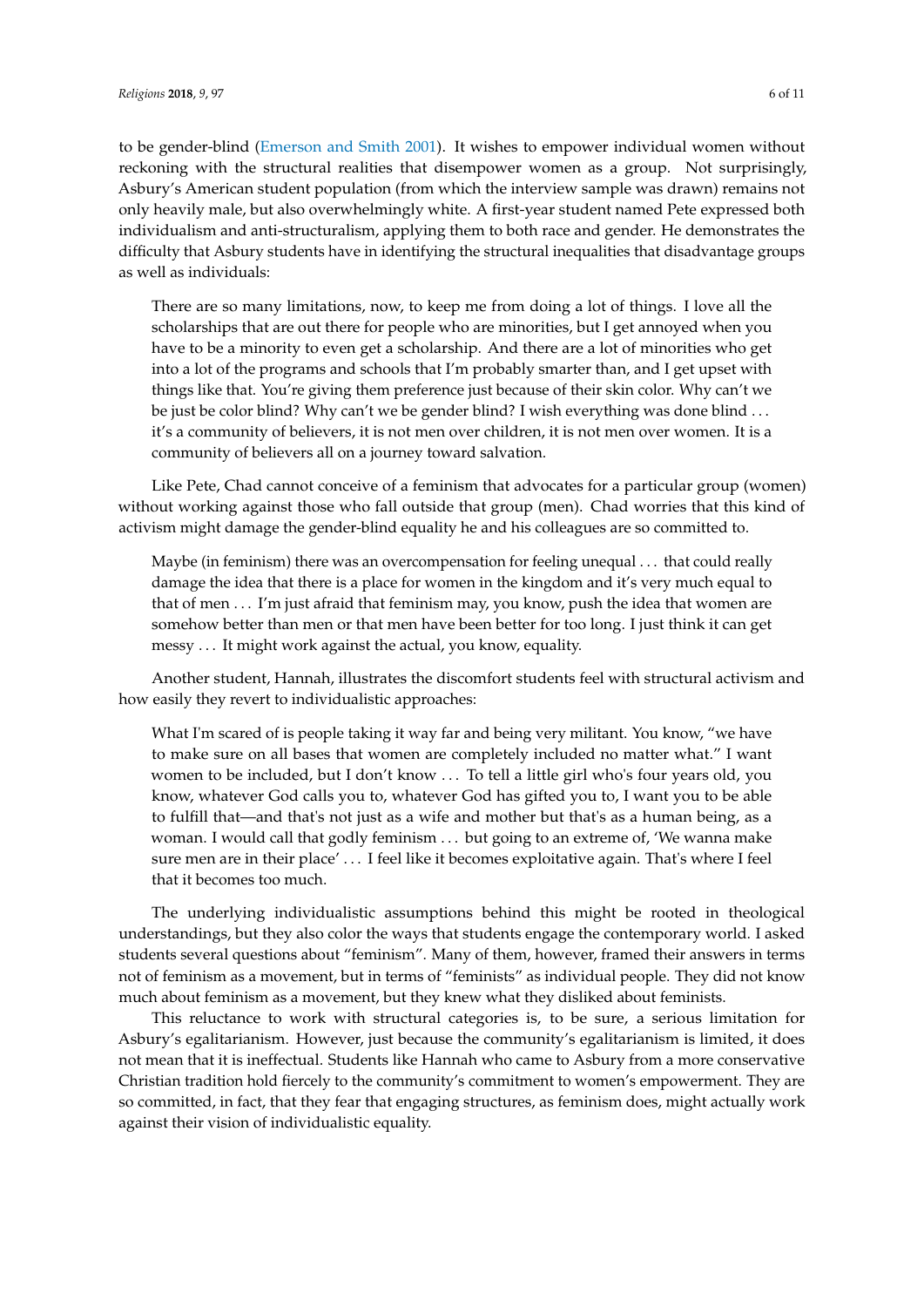#### *3.2. Christian Ethics*

Asbury's identity is based on more than theology. The seminary is a living, breathing community with a strong, if implicit, ethical code. A page on the school's website suggests how seriously the community takes these ethics:

With God's help we will exercise the freedom of joyful obedience in being faithful stewards of our minds, bodies, time, gifts, abilities, possessions, and finances as expressions of God's good creation. We will renounce those attitudes and actions that resist the work of the Spirit, divide Christian community, and impede human flourishing.

The statement reflects both the community's individualism (i.e., its commitment to human flourishing and the work of the Holy Spirit) and the ethic of Christian unity (i.e., "Christian community"). According to students, feminism is not only a diversion from individualistic equality, but can actively damage the foundations of that equality by working against the values of Christian humility and moderation.

Over and over, students described feminism as "extreme" or "radical." They were not being complimentary. Evangelical culture—at Asbury and beyond—rewards personal humility, moderation, and selflessness. Students' assumptions that feminism encourages selfish ambition and divisive self-advocacy further alienated them from the movement. Jeff framed his rejection of feminism in terms of obedience to God. To advocate for one's own interests, he suggests, can signal rebellion:

I'm fully in agreement with bringing women to the equal position of men, but when you become radical in a way that is rebellious to the church that you're in and you start caring about your personal agenda and your personal beliefs above and beyond the authority of those who are above you, then you become rebellious. You become disobedient to the authority that God's placed above you

Josh, a third-year student who was particularly emphatic in his support for women's full inclusion in church leadership, similarly explained that advocating for one group, women, for example, or racial minorities, creates division within Christian community:

I mean there's extreme feminism, and I think that's really damaging, and it's not really helpful. To see men as the devil or, you know, kind of like with African Americans, white men as the devil . . . I'm just not a big fan of extremes. I think it's damaging in the sense that it really puts the perspective into an either/or. Either men or women rather than a both/and.

Again, Josh's objections recall his egalitarian commitments. Everyone must be free to answer the Holy Spirit's calling and work together. Of course, this anti-structuralism makes it impossible for students like Josh to consider the very real possibility of structural disempowerment even within their campus community.

Notably, both Josh and Jeff are men. Indeed, Asbury's men particularly rebuked feminism's perceived excesses. However, female students also leveled harsh critiques against feminism using similar logic. Some of these women also felt the need to clarify their own separation from feminism in order to justify their churchly ambitions. Phoebe, for example, feared that being perceived as a feminist would bring her commitment to the ethics of the community into question:

I mean we don't want to talk about it too much to where there is a glaring difference between how we should treat men and women. Of course we don't want to come off as like feminist, like that kind of thing.

Hannah, likewise, understood her own ambition to be completely separate from feminist impulses. She explained, "It's not like I'm a raving feminist anyway. I mean, I just wanna have an opportunity to do what God calls me to do, you know?" For Hannah and for Phoebe, alignment with feminism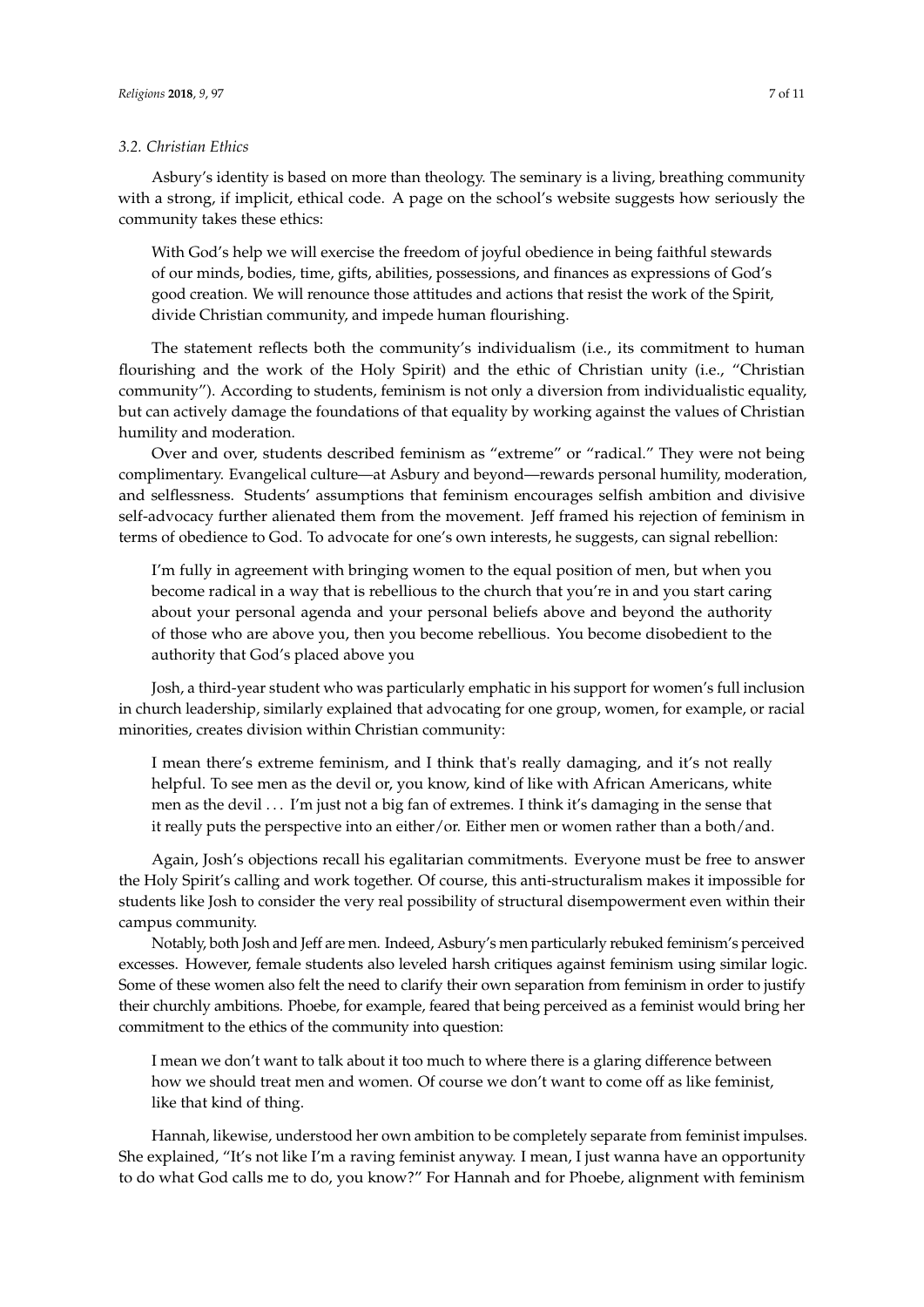would mean setting themselves apart from the community's ethics, thus making it difficult—or even impossible—for them to exercise any kind of leadership in the Church.

However, Asbury's women also indirectly demonstrate the importance of feminist language. Even as they reject feminism, these women display evidence of the systemic inequalities that feminism addresses. They feel pressure to speak in certain ways, to exhibit their femininity in certain ways. They worry that churches will not want to hire them if they have children. They worry that churches will not want to hire them if they remain single. They are also spread thin by what sociologist [Hochschild](#page-9-17) [\(2003\)](#page-9-17) calls the "Second Shift". Asbury's women carry not only the weight of their studies. They also typically oversee the domestic labor of cooking and cleaning, children's activities, and family scheduling. All of these experiences set them apart from their male colleagues. Yet in rejecting feminism, these women also alienate themselves from potentially helpful discursive tools. That is, feminism helps explain their experiences in terms of patriarchy, androcentrism, and women's standpoint. Without these tools, Asbury's women often fail to recognize these realities. They largely struggle alone, not realizing that their experiences are a part of larger, systemic patterns. Asbury's community ethics might be intended to facilitate egalitarian unity, but they also make it difficult for women like Phoebe and Hannah to reach their full potential.

#### *3.3. Feminism as a Distraction*

Asbury students see feminism not only as a deviation from Christian ethics, but also as a pernicious distraction. Almost without exception, the students interviewed spoke about feminism as if it were a completely secular ideology, unrelated to their work in the church. They knew very little about the various forms and impulses of feminism, even the Christian impulses out of which the movement was birthed in nineteenth-century America [\(Dayton](#page-9-18) [1976;](#page-9-18) [Hassey](#page-9-19) [1986\)](#page-9-19). While they articulated varying degrees of discomfort with it, feminism was simply not something that they could be bothered to learn much about. This suggests that they were too focused on churchly concerns (including the individualistic construction of gender equality described above) to pay much attention to non-religious ideologies like feminism. Even those who seemed most friendly to feminist ideas appeared to feel no inclination or responsibility to engage them in thoughtful ways.

Even women like Nadia, whose life experiences had caused her to appreciate society's need for feminism, argued that the Church's tools are *better*.

R: I think (feminists) have gone to the extreme.

I: Mm, and that's not helpful for the Church?

R: No. Not in my estimation.

I: Do you think that the Church has other tools that can empower women in more positive ways?

R: The Bible! They don't need any other tools! All of us are called. Each one of us is the Christian that the Bible is talking about. The people of God. And so we are each called to align our lives with the will of God for what God created us to be and do.

Alison likewise situated feminism in competition with faith:

Feminism seemed to put women above God. And the whole point, it seemed like, was about a gender, rather than all of us striving to be more Christ-like. And, so, it took the focus off of Christ, and made it more about gender.

Even the grammatical construction of Alison's sentences distances her from feminism. By using the past tense, she separates herself and her faith from its principles. Perhaps she had considered feminism in the past. Perhaps there was a moment when the Church and feminism could have converged. Nevertheless, for Alison at least, that moment has past.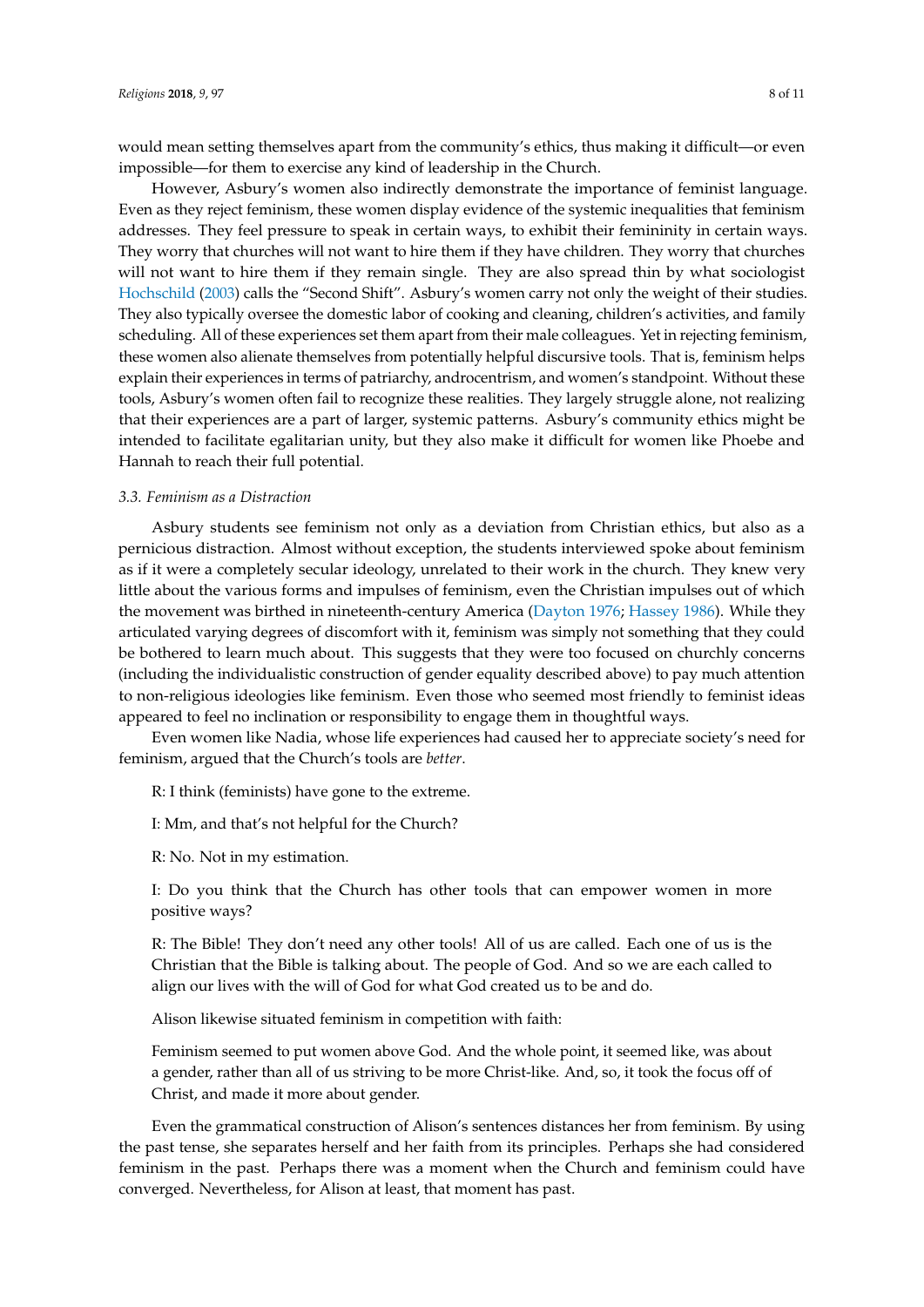Understanding the religious commitments of these Wesleyan evangelicals helps to illuminate how they can be simultaneously egalitarian and anti-feminist. Theirs is a unique construction, motivated by the content of their faith. This combination also provides some striking ironies.

One of the greatest ironies of this formulation of egalitarian anti-feminism is that many of the original feminists in nineteenth-century America *were* Christian. Indeed, many were Wesleyan. The impulses of this early feminism began with Christian women who understood the Bible to teach equality between the sexes [\(Dayton](#page-9-18) [1976\)](#page-9-18). Women like Lucretia Mott and Sarah Grimke fought bitter battles for their own rights to education and religious agency. For these historic women, feminist activism was not an external construct in competition with their faith, it was the logical outgrowth of their religious commitments. For contemporary Asbury students, in contrast, the ministry of women is simply a part of their heritage. It's the way they do church—and always have. It is not radical. It is not activist. It is not feminist.

A second irony lies in the stories of the individual women who are a part of Asbury's community. Much as evangelical individualism and anti-structuralism constrain evangelical responses to racism, they also place stark limitations on the individual women Asbury wants to empower. Beyond their alienation from potentially empowering feminist language, the women of the community shared with me their unsettling experiences of being a woman in a churchly world that has largely been dominated by men. They were delighted to be on Asbury's egalitarian campus, they told me, but still felt inhibited, out of place, and alone with their struggles. The promise of Asbury's individualistic egalitarianism is crippled by its anti-structuralism.

Finally, the feminism that Asbury students hold at arm's length is a caricature. In the Asbury students' reductionist understanding, feminism is incompatible with true equality and a harmonious existence of individual men and women in a Christian community. There are two values implicit in this construction. First is an objective of peaceful, equitable community life. Second is an implicit understanding that women are, in fact, different from men and that this difference is somehow important to the community. Herein lies a third irony. These values reflect important impulses within contemporary feminist thought. The lack of attention to women's perspectives and experiences as women is a critique that standpoint feminists have leveled at both liberal feminism and at broader society. Scholars like Dorothy Smith, along with Patricia Hill Collins and others, advocate the development of women's standpoint. The intent is not to "take men down", as Asbury students assumed, but to advocate for holistic, healthy communities and human flourishing. Holding to a very particular definition of feminism, these Wesleyan evangelicals think of themselves as anti-feminists because they are simultaneously devoted to two of the most important feminist ideals of our time.

# **5. Conclusions**

Asbury's egalitarian impulse, then, mirrors secular feminism in a number of ways, perhaps a reflection of the religious roots of secular feminism itself. It simultaneously challenges secular feminism using distinctly religious tools deriving from a Wesleyan framework of religious practice and theology. While Asbury's egalitarianism certainly demonstrates resonance with secular feminism, it is not this resonance that motivates its perpetuation. Students do not use feminist tools. They do not claim feminist identity. And yet Asbury's egalitarianism persists. It is not a collection of secular ideas clothed in religious terminology. Instead, it is best understood as a religious construction of women's empowerment.

These Wesleyan egalitarians, then, complicate the sociological literature of evangelicalism and gender. While scholars of American religion have long acknowledged the variety within the evangelical tradition, implications of this variety for gender belief and practice have remained largely unexamined. The predominant assumption is that some version of "soft patriarchy" explains the entirety of evangelicalism's approach to gender in both the public and private spheres [\(Wilcox](#page-10-1) [2004\)](#page-10-1).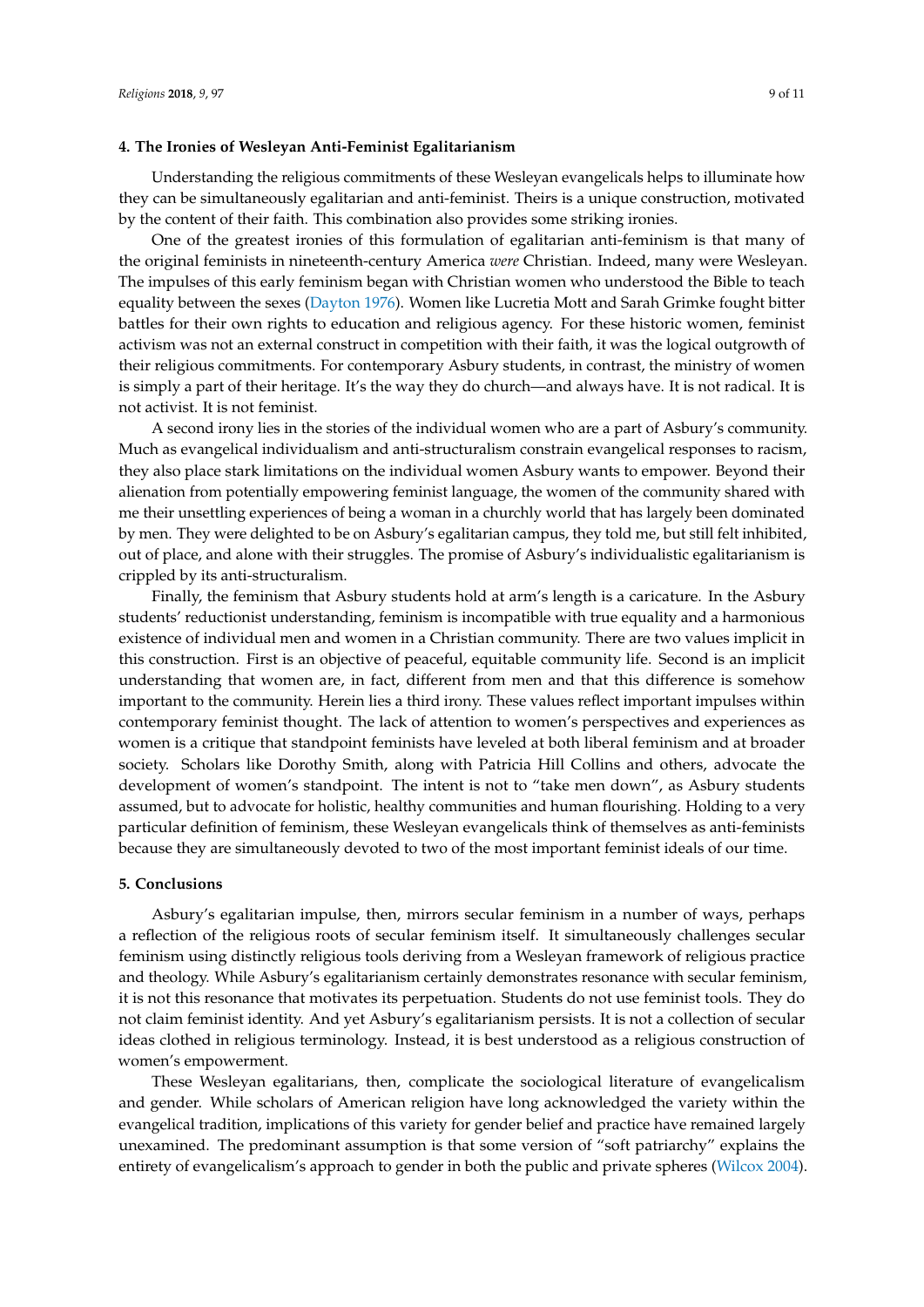Asbury reflects a long-established evangelical tradition that not only practices egalitarian church leadership, but fiercely defends it as a religious construct.

At its basis, Asbury reminds us that the spectrum of feminism is wide. Indeed, Asbury's variety of "feminism" does not trace its roots to Betty Friedan. Instead, it reaches back to Wesleyan origins in the nineteenth century. It would, in fact, be unintelligible to the people who practice it without the tools of theology and religious devotion. Perhaps this story demands a larger reframing of current conceptual tools in feminist theories. For Wesleyans, the ministry of women is not a new, progressive ideal, nor is it a capitulation to secular culture. It is simply a part of their heritage. It is the way they do church and always have.

**Acknowledgments:** This research was generously supported by funding from a Joseph H. Fichter research grant and from the Center for the Study of Religion and Society at the University of Notre Dame.

**Conflicts of Interest:** The authors declare no conflict of interest.

# **References**

- <span id="page-9-8"></span>Bradotti, Rosi. 2008. In Spite of the Times: The Postsecular Turn in Feminism. *Theory, Culture, and Society* 25: 1–24. [\[CrossRef\]](http://dx.doi.org/10.1177/0263276408095542)
- <span id="page-9-10"></span>Burdick, John. 1996. *Looking for God in Brazil: The Progressive Catholic Church in Urban Brazil's Religious Arena*. Berkeley: University of California Press.
- <span id="page-9-15"></span>Butler, Anthea D. 2007. *Women in the Church of God in Christ: Making a Sanctified World*. Chapel Hill: University of North Carolina Press.
- <span id="page-9-18"></span>Dayton, Donald W. 1976. *Discovering an Evangelical Heritage*. Peabody: Hendrickson.
- <span id="page-9-3"></span>Deutsch, Francine. 2007. Undoing Gender. *Gender and Society* 21: 106–27. [\[CrossRef\]](http://dx.doi.org/10.1177/0891243206293577)
- <span id="page-9-16"></span>Emerson, Michael O., and Christian Smith. 2001. *Divided by Faith: Evangelical Religion and the Problem of Race in America*. New York: Oxford University Press.

<span id="page-9-13"></span>Gallagher, Sally. 2003. *Evangelical Identity and Gendered Family Life*. New Brunswick: Rutgers University Press.

- <span id="page-9-11"></span>Griffith, R. Marie. 1997. *God's Daughters: Evangelical Women and the Power of Submission*. Berkeley: University of California Press.
- <span id="page-9-5"></span>Hartman, Heidi. 1981. The Unhappy Marriage of Marxism and Feminism: Towards a more Progressive Union. In *The Second Wave: A Reader in Feminist Theory*. Edited by Linda Nicholson. New York: Routledge, pp. 97–122.
- <span id="page-9-19"></span>Hassey, Janette. 1986. *No Time for Silence: Evangelical Women in Public Ministry around the Turn of the Century*. Grand Rapids: Academie Books.
- <span id="page-9-17"></span><span id="page-9-6"></span>Hochschild, Arlie Russell. 2003. *The Second Shift*. New York: Penguin Books.
- Lorber, Judith. 1993. Believing Is Seeing: Biology as Identity. *Gender and Society* 7: 568–81.
- <span id="page-9-14"></span>Martin, Bernice. 2001. The Pentecostal Gender Paradox: A Cautionary Tale for the Sociology of Religion. In *The Blackwell Companion to the Sociology of Religion*. Edited by Richard K. Fenn. Oxford: Blackwell Publishers, pp. 52–66.
- <span id="page-9-12"></span>Nason-Clark, Nancy. 1997. *The Battered Wife: How Christians Confront Family Violence*. Louisville: Westminster John Knox Press.
- <span id="page-9-9"></span>Orsi, Robert. 1985. *The Madonna of 115th Street: Faith and Community in Italian Harlem, 1880–1950*. New Haven: Yale University Press.
- <span id="page-9-1"></span>Ridgeway, Cecelia. 2011. *Framed by Gender: How Gender Inequality Persists in the Modern World*. New York: Oxford University Press.
- <span id="page-9-2"></span>Ridgeway, Cecelia, and Shelly J. Correll. 2004. Unpacking the Gender System: A Theoretical Perspective on Gender Beliefs and Social Relations. *Gender and Society* 18: 510–31. [\[CrossRef\]](http://dx.doi.org/10.1177/0891243204265269)
- <span id="page-9-4"></span>Risman, Barbara J. 2004. Gender as a Social Structure: Theory Wrestling with Activism. *Gender and Society* 18: 429–50. [\[CrossRef\]](http://dx.doi.org/10.1177/0891243204265349)
- <span id="page-9-7"></span>Rubin, Gayle. 1975. The Traffic in Women: Notes on the "Political Economy" of sex. In *The Second Wave: A Reader in Feminist Theory*. Edited by Linda Nicholson. New York: Routledge, pp. 27–62.
- <span id="page-9-0"></span>Smith, Dorothy. 1987. *The Everyday World as Problematic: A Feminist Sociology*. Boston: Northeastern University Press.